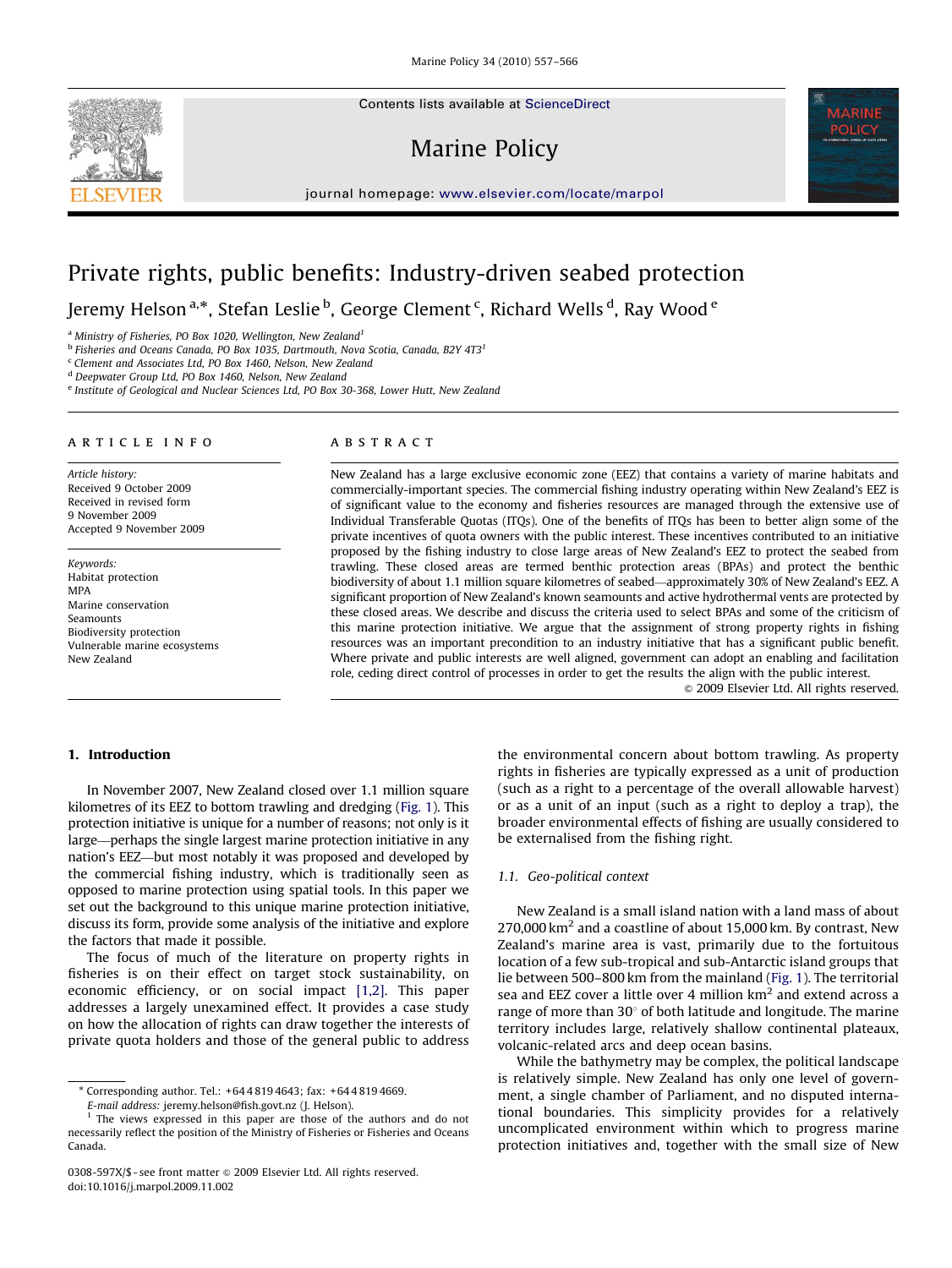<span id="page-1-0"></span>

Fig. 1. Location of benthic protection areas (BPAs) and seamount closures in New Zealand's EEZ.

Zealand, provides the opportunity for direct access by officials and stakeholders to senior government Ministers.

## 1.2. Fishing activity and management

New Zealand's seafood industry harvests about 570,000 t from wild fisheries each year and the export value of this harvest ranges from NZD\$1.0 to NZD\$1.4 billion per annum. Approximately 90% by value of New Zealand's seafood harvest is exported and fishing is a critical component to New Zealand's economy. Seafood consistently ranks as New Zealand's fourth or fifth largest export earner and the industry is an important source of direct and indirect employment and economic activity domestically.

There are about 130 species targeted commercially in New Zealand waters. However, 10 deepwater species make up about 70% by volume of New Zealand's total catch. Many countries manage fisheries using input controls and/or competitive catch limits across a fishery. While the use of output controls, which may include some elements of individual ownership of outputs, is becoming increasingly common, New Zealand has adopted this approach for almost all commercial fisheries, and all the key deepwater species are managed using Individual Transferable Quotas (ITQ). This ITQ, expressed as a percentage of the total allowable commercial catch, is allocated for each fish stock in New Zealand's Quota Management System (QMS).<sup>2</sup> This gives the quota owner a right to harvest a set percentage of the available catch; the owner can also use the open market to buy and sell quota within government-established quota concentration limits, and can similarly freely trade the annual harvest right, separate from the long-term quota right [\[3\]](#page-9-0).

One of the results of New Zealand's ITQ system has been to improve the alignment of many of the private interests held by

 $2$  New Zealand's management framework is generally referred to as the QMS; however, ITQs are only one part of a larger range of input and output controls used to manage fisheries.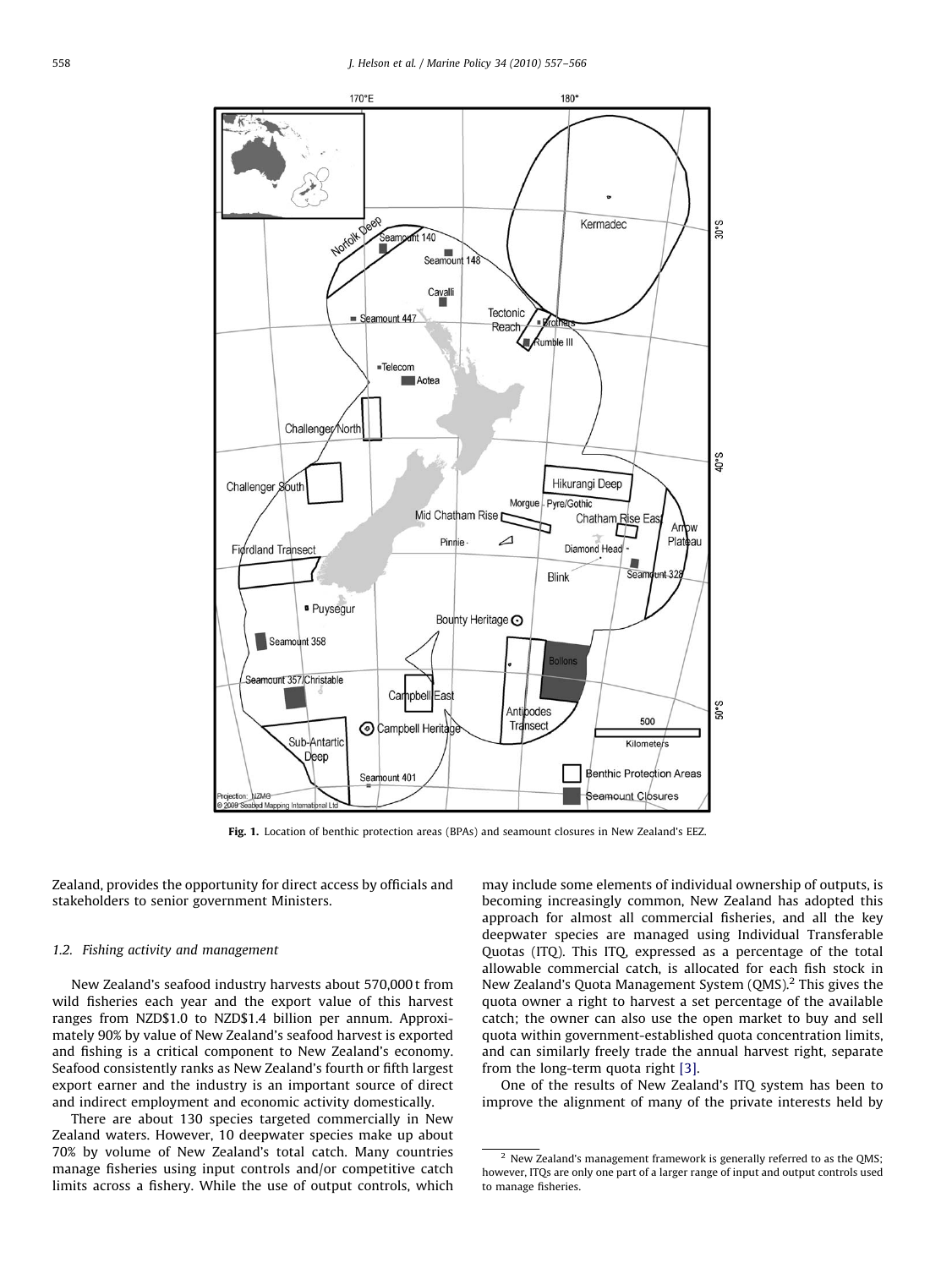quota owners with the interests of the public. The extent to which these interests are aligned varies by issue and among holders of the ITQ. ITQ has traditionally been seen to provide incentives for quota owners to ensure the sustainability of stocks in order to preserve their potential for ongoing revenue from the fishery. However, incentives are less well aligned for some externalities such as environmental effects of fishing; the effects of bottom trawling on the seabed being one such example.

Despite weaker incentives operating to address the environmental effects of fishing, New Zealand has created the conditions in the deepwater, where rights are best defined, where significant progress has now been made to address an important environmental issue without government compulsion. As stated by Kooiman, ''One of the most important tasks of governing is to create conditions [in which] societal problems are able to solve themselves'' [\[4\].](#page-9-0) Following this view, the government works alongside the deepwater industry in a number of areas to provide industry with the rights and tools to internally resolve issues that are of broader public interest. The establishment of benthic protection areas (BPAs) are a demonstrable outcome of this policy approach.

## 1.3. Legislative and policy context

The primary statute for establishing marine protection in New Zealand is the Marine Reserves Act 1971. However, under the Marine Reserves Act, marine reserves can only be established within the territorial sea so cannot be used to protect most deepwater benthic habitats. Consequently, marine protection in the EEZ is provided using other legislation and associated policies.

Fishing in New Zealand is managed under the Fisheries Act 1996 (the Act). The purpose of the Act is to provide for the utilisation of fisheries resources while ensuring sustainability. Sustainability includes avoiding, remedying or mitigating any adverse effects of fishing on the aquatic environment.<sup>3</sup> What constitutes an ''adverse effect'' is not defined by the Act; however, ''effect'' is broadly defined and includes direct, indirect, temporary, cumulative, past, present and future effects. The result of this construct is to differentiate between ''impacts'' or ''effects'' and ''adverse effects''. The former are permissible; however, when they become too pervasive or severe, management action is required to avoid, remedy or mitigate their effect. The point at which an effect becomes an adverse effect is determined by the Minister on the advice of officials—after public consultation—and in the context of the Act.

As outlined above, one of the management strategies available is to avoid adverse effects—as a matter of logic, adverse effects avoided can no longer be remedied or mitigated. We believe that an avoidance strategy is preferable to protect deepwater benthic habitats because of the relative prevalence of biota that is fragile, slow growing and has long regeneration times. Given the inherent sensitivity of some species, avoiding any effect in a portion of sensitive areas is preferable to allowing some lesser impact over the entire area.

Several policy documents also guide marine protection. The New Zealand Biodiversity Strategy [\[5\]](#page-9-0) contains objectives to protect 10% of New Zealand's marine environment by 2010 and to develop and implement a Marine Protected Areas Policy (MPA Policy). The MPA Policy was subsequently developed and launched with the objective to protect marine biodiversity by establishing a network of MPAs that is comprehensive and representative of New Zealand's marine habitats and ecosystems [\[6\]](#page-9-0).

The MPA Policy approach is to use primarily the Marine Reserves Act and Fisheries Act, which can be used in the EEZ, to provide targeted protection to a full range of habitats and ecosystems. This is based on a marine classification system and recommendations for protection made to Ministers by fora composed of customary, commercial and recreational fishers and environmental groups.

#### 1.4. Marine protection prior to 2007

In the absence of any overarching MPA Policy, marine protection in New Zealand prior to 2007 had been sporadic and disconnected. Marine reserves provide marine protection within the territorial sea in a range of habitats. Although marine reserves provide a higher level of protection by prohibiting all extractive activities, most tend to be small and establishing them has usually been contentious. New Zealand's 34 marine reserves protect about 7.6% of New Zealand's territorial sea; however, 99% of this is in two marine reserves in the territorial seas around offshore island groups in the far north and far south of New Zealand's EEZ.

Many restrictions on fishing have also been implemented under the current and previous Fisheries Acts. Although these restrictions were primarily for the purpose of managing fisheries rather than marine protection, most afforded some degree of protection to the marine environment. The most significant protection initiative under the Fisheries Act came in 2001 when 18 areas in the EEZ were closed to all trawling to protect seamounts and their associated biota  $(c. 81,000 \text{ km}^2)$ . These closures protect 25 underwater topographic features (UTFs), 12 of which are seamounts.4 These closures are known colloquially as ''seamount closures'' ([Fig. 1](#page-1-0)).

## 2. The proposal to establish benthic protection areas

## 2.1. Background

In most countries, the commercial fishing industry is divided by species, area and/or gear type. The lack of well-defined rights across the full portfolio of target and bycatch species tends to foster competition among fishers rather than providing an environment conducive to the formation of collectives and co-operation.

The allocation of rights in New Zealand has made a significant contribution to the formation of collectives (groups of quota owners) that co-operate on issues of common concern. For deepwater fisheries, the Deepwater Group Ltd. (DWG) represents approximately 95% of the quota owned in New Zealand's deepwater and middle-depths fisheries. The DWG brings quota owners together to participate in the management of deepwater fisheries and, by virtue of its super-majority of quota holdings, it has a strong mandate to act. The DWG also provides a single, clearlydefined contact point for discussions between government and quota owners.

These attributes, particularly since 2005 have led to a relationship between the deepwater quota owners and the government that is generally constructive and co-operative. In the absence of such a relationship, government's role is weighted more toward regulating and enforcing breaches of regulations. This approach risks creating a fishing industry that is less cooperative and more combative; this makes developing and implementing good policy more difficult. It also does not support

<sup>&</sup>lt;sup>3</sup> Fisheries Act 1996, s 8.  $\frac{4}{100}$  The term seamount is defined as UTFs of  $> 1000$  m elevation.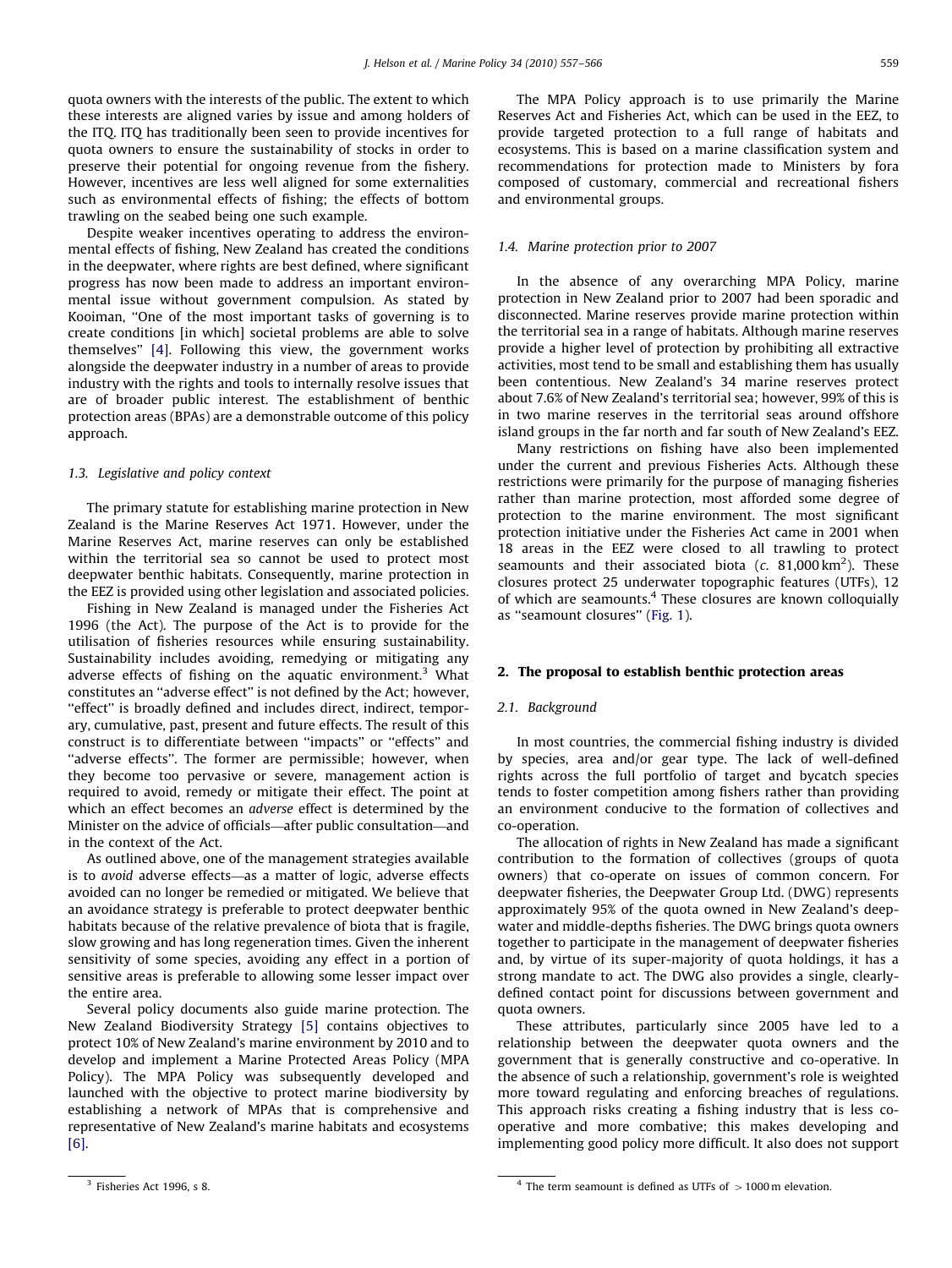the goal of the commercial fishing industry taking responsibility for and managing environmental externalities.

The legislative and policy context described above leaves considerable flexibility for management action. What constitutes ''adverse effect'' is open to interpretation and debate. The policy objective to protect 10% of the marine environment by 2010 is also somewhat arbitrary. Despite the subjective nature of these legislative and policy objectives, the DWG approached government in late 2005 with a marine protection initiative to address the environmental concerns over bottom trawling.

## 2.2. The benthic protection initiative

The benthic protection initiative proposed to establish BPAs that would set aside a broadly representative sample of benthic habitats, in essentially pristine condition, to avoid any future adverse effects of fishing on the seabed. This would preserve a large portion of New Zealand's marine environment while allowing fishing to continue in other areas or in a way that did not modify benthic habitats within the BPAs. By setting aside large areas of the EEZ where fishing could have no effect on the benthos, adverse effects are more likely to be avoided while other areas remain available for fishing.

The initial BPA proposal was to protect 14 areas primarily in the EEZ; the total closed area would be equivalent to 31% of New Zealand's EEZ. As part of the initial proposal the fishing industry sought, but ultimately did not obtain, an agreement from government that establishing BPAs was sufficient to fulfil the legislative obligation to avoid, remedy or mitigate any adverse effects of fishing on the benthic environment. Had that been agreed to, no future area closures would be required either to meet legislative obligations under the Fisheries Act or to protect biodiversity under the MPA Policy.

In early 2006, after receiving industry's BPA proposal, the Minister of Fisheries requested that the DWG amend its proposal to increase its representativeness. In response, the BPA proposal was amended to ensure greater representation of depth, marine classification classes and to ensure closures were located to encompass sufficient latitudinal and longitudinal variation.

The Ministry of Fisheries then consulted the New Zealand public on this revised proposal on behalf of industry. Following consultation, a number of further amendments were made to the BPA proposal; most significant was the addition of three new BPAs. These new areas totalled  $13,887 \mathrm{km^2}$ , incorporated an additional 10 active hydrothermal vents, and 35 UTFs, which included 10 seamounts.

The fishing industry also sought some relief from research costs. In New Zealand, the costs of conducting research to avoid, remedy or mitigate a risk to, or adverse effect on, the aquatic environment or the biological diversity of the aquatic environment must, so far as practicable, be attributed to the persons who cause the risk or adverse effect.<sup>5</sup> Simply put, the cost of research is recovered from quota owners. In contrast, the cost of research that is provided in the general public interest is not recovered from quota owners. The fishing industry's view was that if BPAs avoided adverse effects on the aquatic environment, the fishing industry could no longer be levied for research into the effects of fishing on deepwater habitats.

In recognition of the contribution that BPAs would make to marine protection, the government agreed that any research relating to the potential effects of bottom trawling on the benthic environment or its biodiversity should be two thirds Crownfunded and one third industry-funded. The amendment to the Cost Recovery Rules also limited the amount of research funding the Crown will recover from industry for benthic research in the EEZ.

## 3. Analysis of the BPA initiative

Benthic protection areas were selected on the basis of four key selection criteria: BPAs were to be large, relatively unfished, have simple boundaries, and be broadly representative of the marine environment. These criteria are briefly discussed below.

## 3.1. Large

Benthic protection areas were designed to be big, both as individual parcels and cumulatively. Although two of the BPAs are small (0.3 and  $187 \text{ km}^2$ ) the average size of BPAs is 66,800 km<sup>2</sup>. Taken together, they protect approximately 1.13 million  $km<sup>2</sup>$  of New Zealand's seabed.

To put this in perspective, there are only about 19 countries whose entire EEZ is bigger than the area protected in the BPA network [\[7\],](#page-9-0) and BPAs appear to be the largest single marine conservation initiative ever implemented within any nation's territorial sea or EEZ to date (Table 1).

## 3.2. Relatively unfished

The Ministry of Fisheries collects information from all commercial vessels. In deepwater fisheries this information specifies vessel type, fishing location and duration, water depth, species type, species weight and fishing method. These data are the best information available about where trawling has occurred, and they were used to estimate the location and extent of trawling within New Zealand's EEZ [\[8\].](#page-9-0)

This analysis suggested that between 1989 and 2006, 8.5% of New Zealand's EEZ was directly affected by trawling in deepwater and middle depths fisheries and the main fishing grounds are located in relatively few areas ([Fig. 2](#page-4-0)) [\[8\].](#page-9-0) This estimate is very similar to another produced by the National Institute of Water and Atmospheric Research (NIWA) using a different methodology [\[9\].](#page-9-0) These data were used to help design a network of closures that had minimal impact on current fishing activity.

## 3.3. Simple boundaries

Simple boundaries promote a straightforward and accurate legal description, which in turn makes it easier for fishers to determine when they are in a BPA and assist in compliance monitoring. In most cases, BPAs follow latitude and longitude lines, or the edge of New Zealand's EEZ.

#### Table 1

Largest protected areas within national jurisdictions.

| Protected area                                  | Size $(km^2)$ |
|-------------------------------------------------|---------------|
| Benthic protection areas (New Zealand)          | 1.134.089     |
| Alaskan essential fish habitats (US)            | 1.002.389     |
| Bering sea habitat conservation area (US)       | 445.887       |
| Phoenix islands protected area (Kiribati)       | 410,500       |
| Papahanaumokuakea marine national monument (US) | 362,000       |
| Great barrier reef marine park (Australia)      | 344.400       |

Data are modified from MPA News vol. 9 No 8 (March 2008). <sup>5</sup> Fisheries Act 1996, s 262.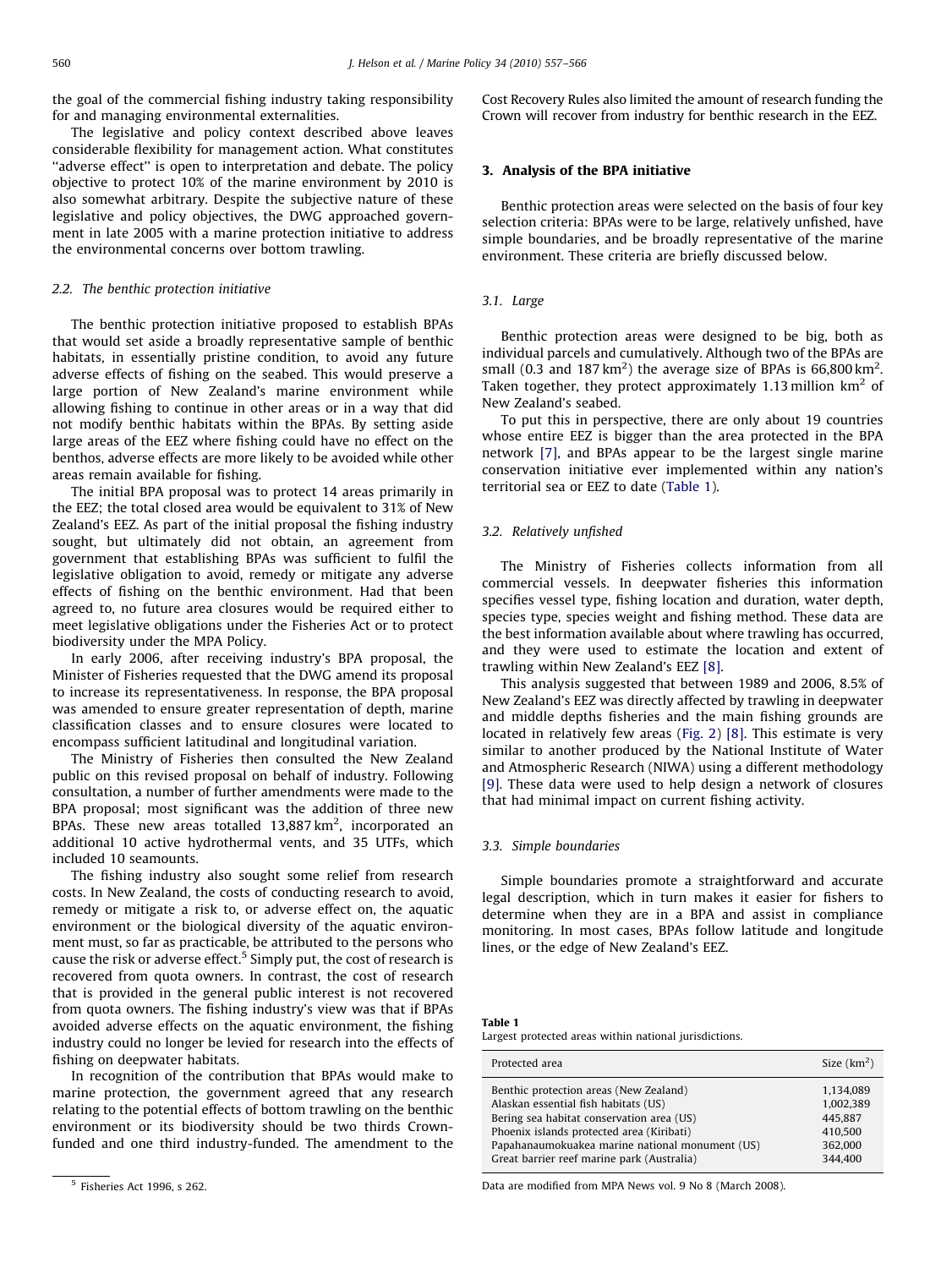<span id="page-4-0"></span>

Fig. 2. The estimated trawl footprint of New Zealand's deepwater fisheries between 1989 and 2006. The depth contours represent 750 and 1500 m.

## 3.4. Representative of the marine environment

The BPAs are spread relatively evenly by latitude and longitude ranging from approximately 26°S to 55°S and 161°E to 171°W. Industry selected BPAs to ensure they were representative of the Marine Environment Classification 2005 (MEC).

The MEC was developed by NIWA with public funding [\[10\].](#page-9-0) The aim of the MEC was to provide a spatial framework to facilitate the conservation and management of indigenous marine biodiversity by subdividing the marine environment into units with similar environmental characteristics.

Because of a lack of consistent biological data, the MEC uses predominantly physical variables (for example, depth, sea surface temperature, seabed slope and annual solar radiation) to create proxies for marine environments and groups them into broadly similar areas, called ''environment classes''. The MEC is not a habitat map: while the MEC currently does not predict the biota that is present in a specific area, the pattern of physical variables provides an indication of possible broad-scale environment types that are likely to influence the biota associated with a particular environment class. An important assumption is that areas within the same environment class will be expected to have more in common with each other than with areas falling into other classes.

The MEC describes 11 coastal and 9 oceanic classes. The BPAs were designed to protect oceanic classes, which are predominantly located in the EEZ [\(Fig. 3](#page-5-0)). At least 10% of all nine oceanic MEC classes is protected ([Table 2](#page-5-0)) and the percentage of each oceanic MEC class protected by BPAs ranges from 11% to 86%. The exception to the 10% criterion is Class 55, where only 3% is protected; however, about one-third of this particular class falls within the Territorial Sea and most of the bottom trawling in that area is for coastal species, rather than deepwater species.

BPAs were also selected to protect the benthic habitat in three depth classes: 200–750, 750–1500 and  $> 1500$  m. Protection is provided for approximately 11% of the EEZ between 200–750 m in depth, 20% for the depth range between 750–1500 m and 38% for depths  $>1500$  m [\(Table 3](#page-6-0)).

BPAs are primarily a deep water protection initiative: protected areas are outside the 12 nautical mile territorial sea,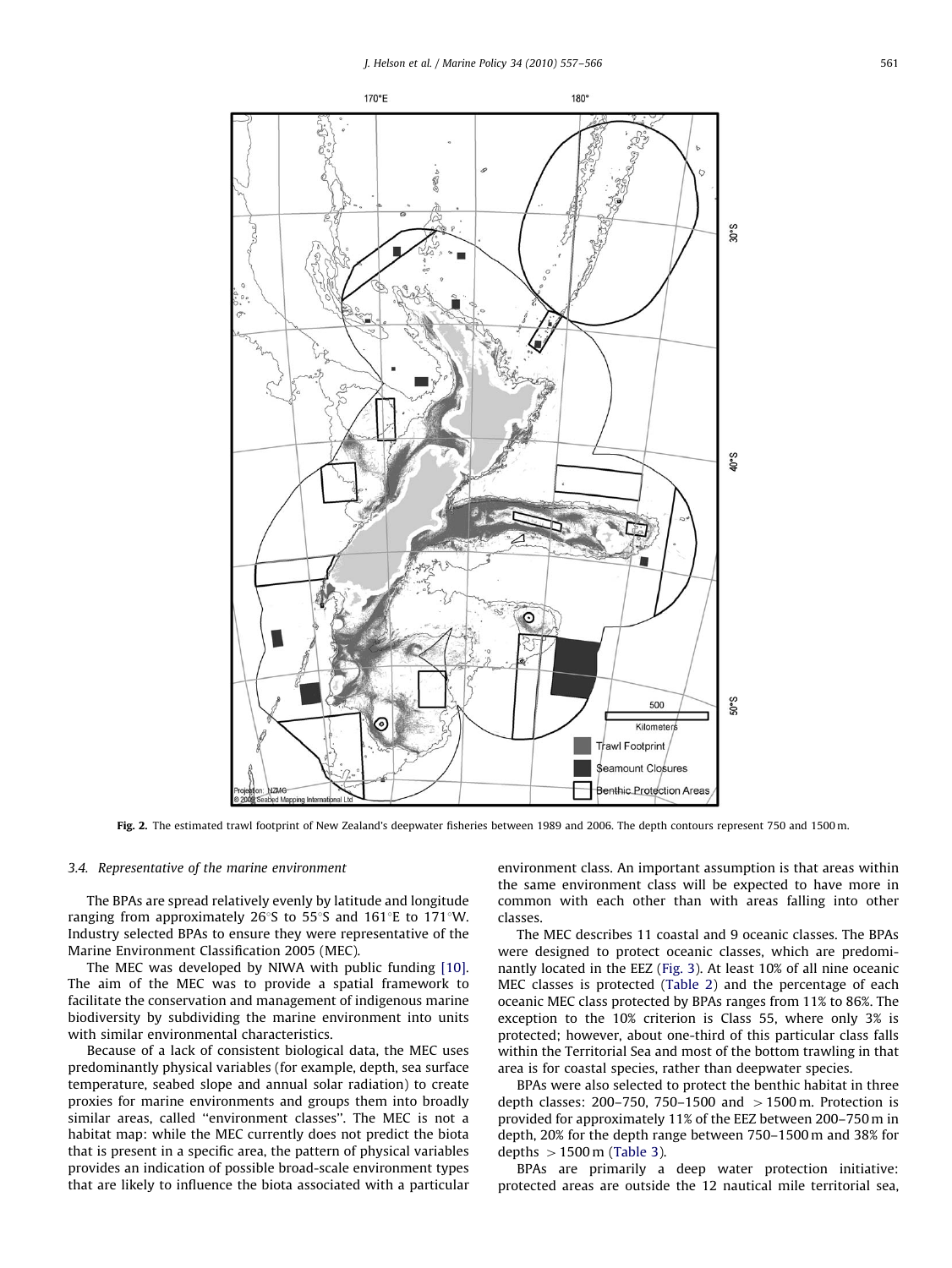<span id="page-5-0"></span>

Fig. 3. Location of the seamount closures (filled red boxes) and benthic protection areas (open red boxes) overlaid with the Marine Environment Classification 2005. (For interpretation of the references to the color in this figure legend, the reader is referred to the web version of this article.)

#### Table 2

Area of each Oceanic MEC class protected by BPAs.

| <b>MEC Class</b>                            |                           |                           | 22                        | 47                        | 55                  | 63                       | 127                       | 178                      | 204                      |
|---------------------------------------------|---------------------------|---------------------------|---------------------------|---------------------------|---------------------|--------------------------|---------------------------|--------------------------|--------------------------|
| Area in EEZ $(km2)$<br>Area in BPA $(km^2)$ | 355,193<br>279,965<br>79% | 260,793<br>224,560<br>86% | 608,902<br>172,215<br>28% | 711,705<br>105.881<br>15% | 28,192<br>894<br>3% | 418,523<br>45.489<br>11% | 694,311<br>173,323<br>25% | 504.243<br>75,507<br>15% | 210,021<br>53,231<br>25% |

and focused on waters deeper than 200 m. That said, protection was provided by four BPAs to areas shallower than 200 m, and this shallower depth range is reported in [Table 3](#page-6-0) for completeness.

## 3.5. Biodiversity protection and vulnerable marine ecosystems

The FAO Guidelines for the Management of Deep Sea Fisheries describe vulnerable marine ecosystems (VMEs) as being rare or unique; functionally significant; fragile; slow to recover and

structurally complex [\[11\].](#page-9-0) The FAO Guidelines also distinguish between the biota associated with features like seamounts and hydrothermal vents, such as cold water corals and sponge fields that are VMEs, and the physical features themselves, that are not. VMEs have been identified by the United Nations as a priority for protection from significant adverse impacts of bottom fishing [\[12\]](#page-9-0).

The focus of BPAs was not specifically on protecting VMEs, but rather protecting the benthic environment generally. However, assuming that protecting seamounts and hydrothermal vents also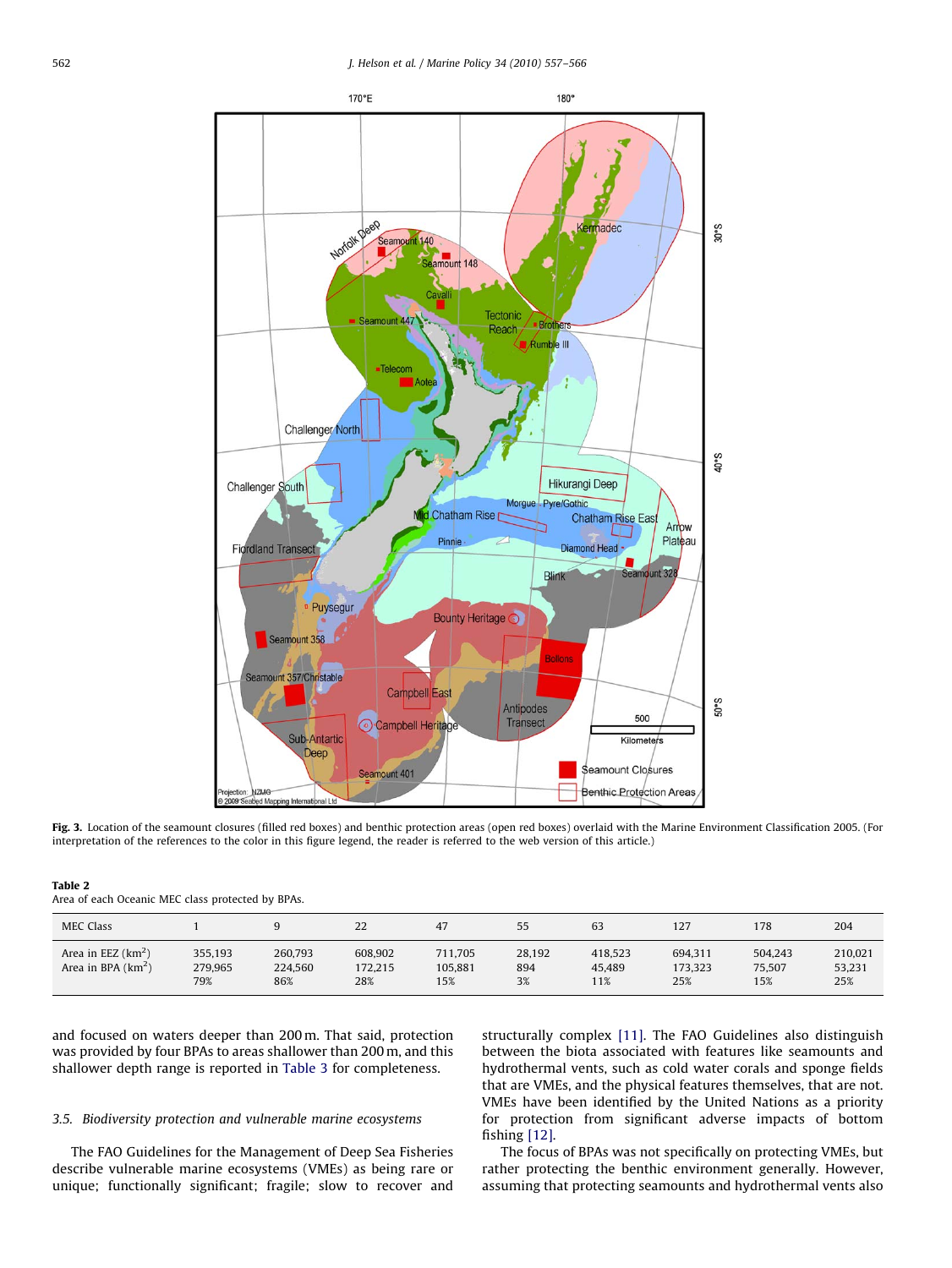## <span id="page-6-0"></span>Table 3

Depth ranges protected in the seamount closures and BPAs.

| Depth Range                                         | Within EEZ                    |               | Within seamount closures |               | Within BPAs                |               |  |
|-----------------------------------------------------|-------------------------------|---------------|--------------------------|---------------|----------------------------|---------------|--|
|                                                     | Area $(km2)$                  | $(\%)$ of EEZ | Area $(km2)$             | $(\%)$ of EEZ | Area $(km2)$               | $(\%)$ of EEZ |  |
| $< 200 \,\mathrm{m}$<br>$200 - 750$ m<br>750-1500 m | 120,168<br>538,311<br>705,073 | 14<br>18      | 0<br>166<br>6.872        | N/A<br>0      | 4,087<br>57.437<br>139,031 | 3<br>11<br>20 |  |
| $>1500 \,\mathrm{m}$                                | 2,542,512                     | 65            | 74,053                   |               | 933,534                    | 38            |  |
| <b>Totals</b>                                       | 3.906.064                     | 100           | 81.091                   |               | 1,134,089                  | 29            |  |

#### Table 4

Number and percentages of known underwater topographic features (UTFs), seamounts and active hydrothermal vents protected by the seamount closures and BPAs.

|                            | Within EEZ | Previous seamount closures | <b>BPAs</b> | Total     |
|----------------------------|------------|----------------------------|-------------|-----------|
| UTFs (including seamounts) | 522        | 25(5%)                     | 122 (23%)   | 144 (28%) |
| Seamounts ( $>1000$ m)     | 98         | 13 (13%)                   | 41 (42%)    | 51 (52%)  |
| Active hydrothermal vents  | 26         | 6(23%)                     | 23 (88%)    | 23 (88%)  |

Note that some features appear in both the current seamount closures and BPAs and have been included in both columns; as such totals are not the sum of both columns but reflect the total protection afforded by both measures.

protects the associated biota, the number of VMEs protected provides some indication of the biological value of the areas within BPAs. The BPAs, when combined with the existing seamount closures, protect 28% of known UTFs, 52% of known seamounts and 88% of known active hydrothermal vents within the EEZ (Table 4).

The biodiversity value of BPAs can be further assessed by reference to known biodiversity ''hotspots''. In 2004, WWF– New Zealand published an independent, scientific assessment of New Zealand's biodiversity [\[13\]](#page-9-0). Twenty-two marine scientists met at an expert workshop to identify, describe, and map key biodiversity areas and features, including benthic biodiversity. The report identified 15 biodiversity hotspots that have more than half their area in the EEZ. Although several of the hotspots are small, BPAs cover nine of them, and of these, six are 10% or more protected ([Fig. 4\)](#page-7-0). Our analysis concludes that 87% of WWF–New Zealand's biodiversity ''hotspots'' are either protected by BPAs or have never been impacted by trawl gear [\[14\]](#page-9-0).

# 4. Discussion

Initial public reaction to BPAs was mixed. Many people were surprised that a proposal of this size and scope came from the fishing industry and many supported the initiative. However, there was a small but vocal opposition from those with an interest in marine conservation; their primary concerns are outlined below.

## 4.1. Protecting pristine unfished areas

Some considered that if the marine protection initiative did not cover existing fishing areas (by prohibiting trawling in some of the areas where it currently occurs), then the protected areas had little value. The argument is that there is nothing to protect these areas from—so it has comparatively little preservation value. In response we emphasise that the BPA initiative sought to avoid (as opposed to remedy or mitigate) the adverse effects of fishing by setting aside large areas of the EEZ.

Unfished areas were selected primarily for two reasons. First, areas that are largely unfished have been subject to minimal effect from bottom-trawl gear. These areas should be in relatively pristine condition and should have a higher biodiversity value than similar habitats that have been exposed to trawling—as such they are good candidates for protection.

Second, it makes sense to provide marine protection in a manner that allows commercial fishing operations to continue. If the best available information suggests that a particular habitat type can be protected in either areas that are fished or in areas that are unfished, then as a matter of design, and as a policy preference to enable economic activity within environmental limits, the preference should be to protect the unfished area. In other words, fishing need not necessarily be constrained to provide adequate protection to that habitat: the focus must be on the outcome of habitat protection, and whether the management measures achieve this or not. This approach is consistent with government's MPA Policy which states that ''Adverse impacts on existing users of the marine environment should be minimised in establishing MPAs.'' [\[6\]](#page-9-0) It is also prudent to provide protection to marine habitats which may be very steep or deep even if current technology has yet to make their exploitation economically or technically feasible.

## 4.2. Targeted benthic protection

Another source of discontent was that BPAs allow other fishing methods to occur in the waters above the seabed. This was said to compromise the integrity of the ecosystem and did not recognise the connectivity between the seabed and the waters above.

As a matter of good public policy fishing should never risk the integrity of the ecosystem, regardless of whether it occurs near or above the seabed. The Fisheries Act requires that all species subject to the QMS be managed to ensure that stocks are maintained at or above a level that can produce the maximum sustainable yield, having regard to the interdependence of stocks. Well-managed fisheries in the waters above any BPA should not compromise the integrity of the fished stock or the components of the ecosystem that lie below the fished stocks.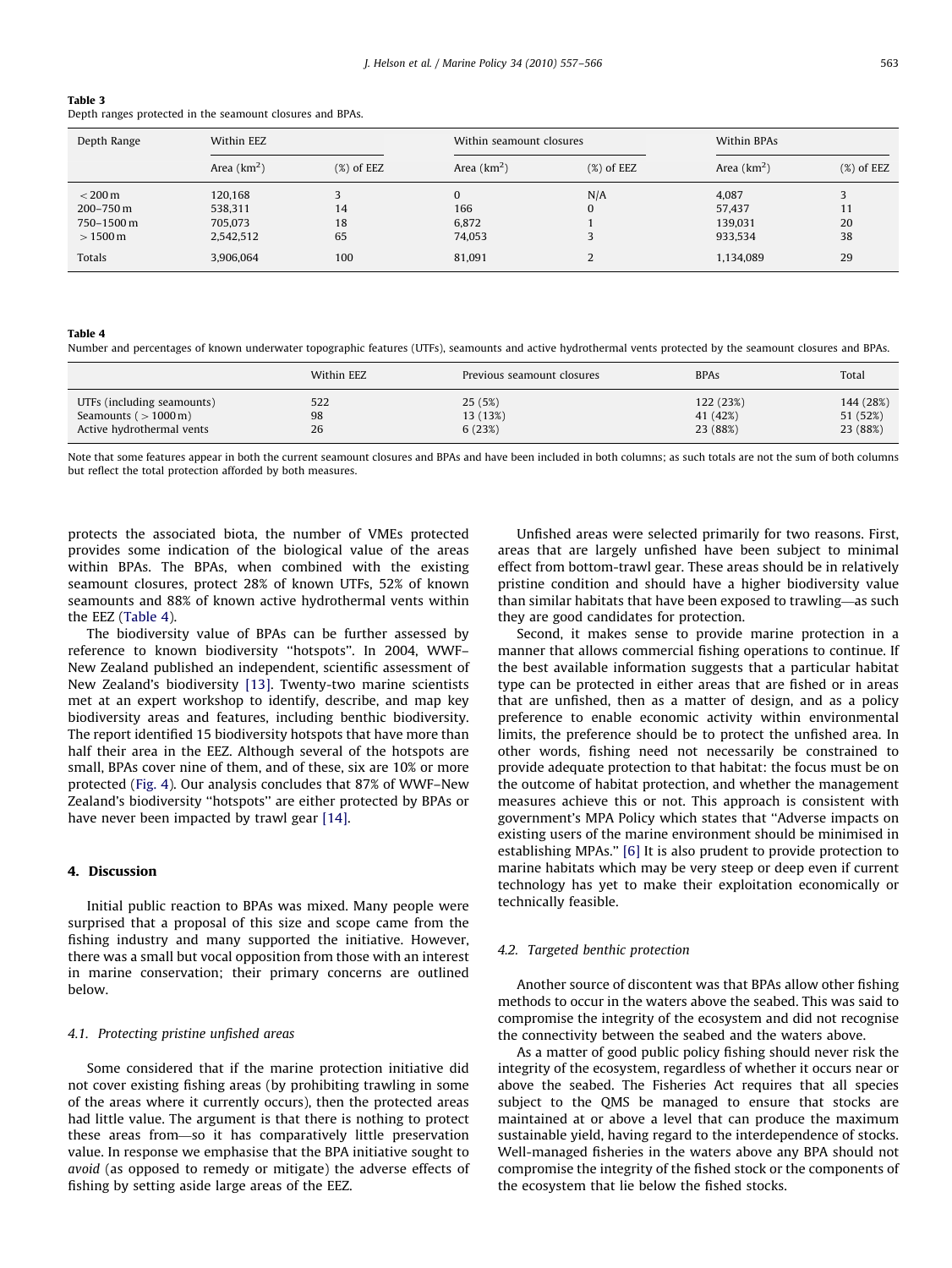<span id="page-7-0"></span>

Fig. 4. Location of BPAs in relation to biodiversity hotspots identified by WWF–New Zealand.

The relationship of pelagic fish with the benthic environment is difficult to assess. Some insight is available from an expert workshop of fisheries biologists, marine ecologists, MPA managers and recreational fishers convened by NOAA's National MPA Center to consider when recreational pelagic fishing was compatible with the conservation of benthic communities [\[15\].](#page-9-0) The workshop considered that the benthic–pelagic linkages were weak in waters deeper that 100 m and recreational fishing in pelagic waters could be compatible with benthic conservation in these deeper areas, particularly in open ocean or deep shelf areas (depending on the specific location).

That said, BPAs are not meant to protect fish swimming in the waters above the seabed. BPAs protect those plants and animals (and their habitat structure) that live in or on the seabed or that have a direct relationship with it. To enforce this approach, any trawling within a BPA is subject to tight controls under the Fisheries (Benthic Protection Areas) Regulations 2007 to ensure that there is an extremely low risk of any fishing gear touching the seabed.

Under the Regulations, midwater trawling can only occur in a BPA if two government observers (paid for by industry) are onboard, and if a specialised electronic net monitoring system (ENMS) is in place onboard the vessel. The ENMS must continuously record the depth of the ground rope and seabed; the date and time; the latitude and longitude of the vessel; and any other information that may be required. The use of ENMS ensures the trawl gear does not approach or impact on the seabed.

For greater certainty, and recognising that fishing gear may not be perfectly controlled by the vessel's equipment, the Regulations established upper and lower buffer zones. The lower buffer zone extends from the seabed up to 50 m above the seabed. Any entry by trawl gear into this lower buffer zone is considered an impact on the seabed and the penalty is a fine of up to NZD\$100,000 and the presumptive forfeiture of the vessel. The upper buffer zone extends above the lower buffer zone from 50 m above the seabed to 100 m above the seabed. Entry by trawl gear into the upper buffer zone is subject to a fine of up to NZD\$20,000. The severity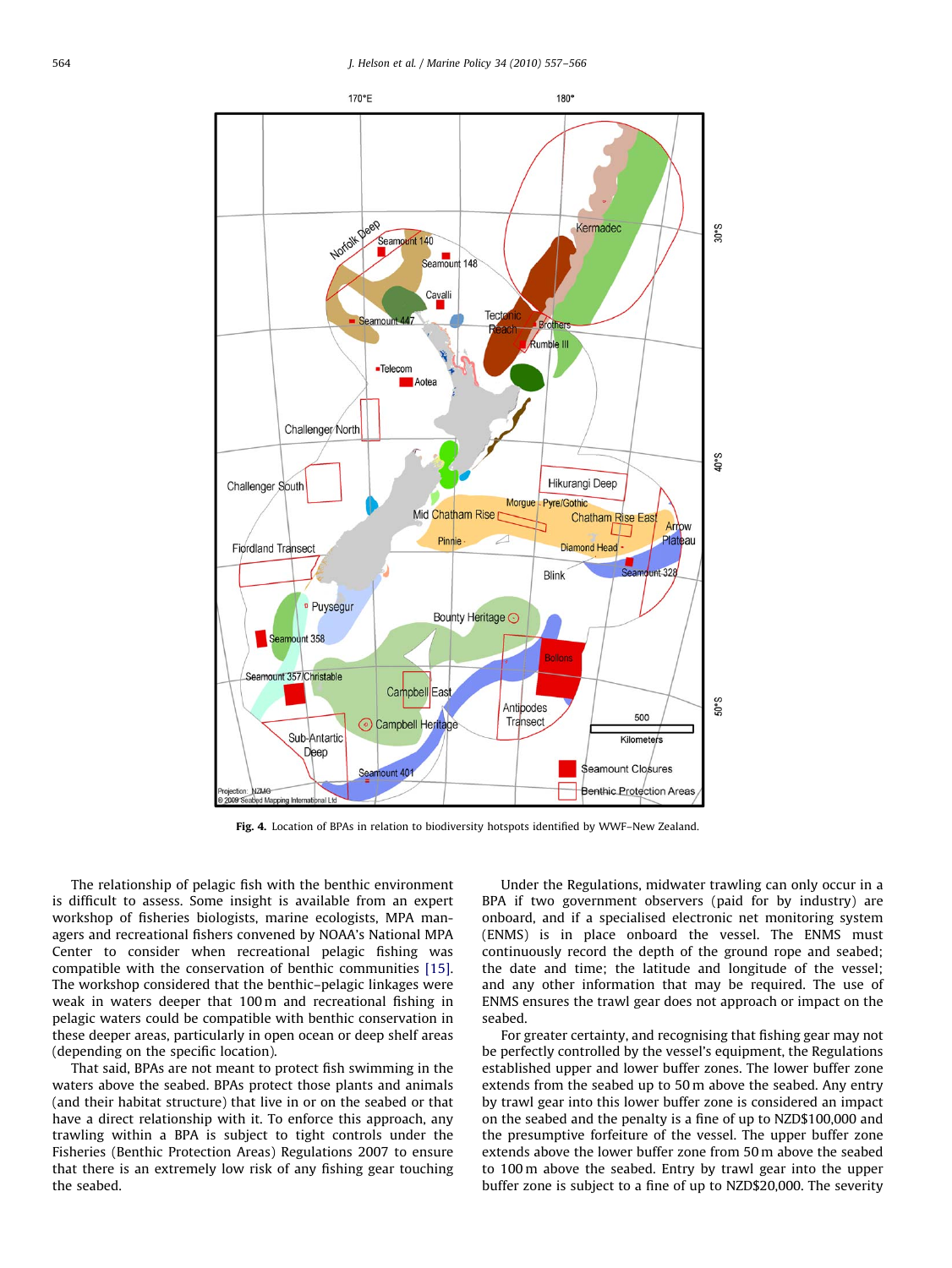of these offences is such that vessels will not allow trawl gear to get close to the seabed.<sup>6</sup>

## 4.3. Representative BPAs

The most vigorous debate in the public consultation process concerned the extent to which BPAs protect a representative sample of the benthic environment. At issue was whether New Zealand had, in fact, a useable classification system that was appropriate for a habitat protection selection process. As discussed above, the MEC was used for two reasons. First, the government funded the development of the MEC for the purpose of providing a classification to conserve and manage marine biodiversity—and this is precisely what it was used for. Second, the MEC was launched only six months before the BPA proposal was put to government and, as such, it constituted the best marine classification available. However, we note that the MEC has some shortcomings. Again, as described above, it only provides an indication of possible broad-scale environment types that are likely to influence the biota associated with a particular environment class; it is not a fine-scale tool, nor is it a classification of actual biological assemblages. Because the information for a direct habitat classification did not exist, these physical proxies were employed.

These potential limitations were addressed in several ways when designing the BPA network. First, the areas selected were large. The protection of large areas ensures that greater variation within each MEC class is represented in a BPA. To ensure further variation, a sample of each MEC class was protected by at least two different BPAs and these BPAs were spread between the eastern and the western side of New Zealand. This further increased the chance that any variation within MEC classes was protected within BPAs. While this does not prove representation of biota, it increases the likelihood that this has occurred.

Some public feedback also suggested that BPAs were of low conservation value. Some of this criticism was based on an analysis of BPAs conducted by NIWA [\[16,17\].](#page-9-0) This analysis used the distribution of 122 fish species to assess the conservation value of BPAs. The authors concluded that BPAs had little ''conservation value'' based on the incongruence of BPAs and fish distribution. Two observations are warranted about the actual informative power of this conclusion. First, a number of the 122 fish species used in the initial analysis have little association with benthic habitat in the EEZ (e.g. blue cod, kahawai and kingfish). The number of species used in a subsequent analysis was reduced to 96 although the species included are not specified [\[17\]](#page-9-0). Second, BPAs were not implemented to protect fish species, although those species with a close association with the seabed are afforded protection. This point has been adequately made above, the only addition to the argument is that New Zealand's QMS, used to manage fish stocks, does not generally rely on spatial tools. As such, it seems unreasonable to judge the effectiveness of BPAs against a criterion that they never intended to meet. Other management approaches are employed to ensure the sustainability of these species.

The BPA initiative is not a perfect solution to the complicated problem of managing human impacts on the marine environment. However, BPAs do provide a comprehensive solution to a significant component of the problem: the protection of pristine benthic habitats. The extent to which the BPAs are representative of the benthic environment is uncertain—and ultimately how much protection is required is a social judgement that can be informed, but not dictated, by science. Marine protection and fisheries management are not problems that have a single solution; there are many factors at play that require consideration. Economics, law and politics are central considerations that will often modify a scientifically-optimal solution.

#### 4.4. Process

Some of the opposition to BPAs was rooted in its origins: that this proposal was initiated by the commercial fishing industry. Some would consider that no valuable and comprehensive marine protection initiative that restricts access to the marine environment could come from the fishing industry. We argue that the source of the proposal is secondary—the value of any proposal should be judged on its content rather than its source.

Allied to this criticism is the perception that the BPA initiative was an agreement reached behind closed doors between government and the commercial fishing industry without input from other stakeholder groups. While it is true that the BPA initiative does constitute an agreement between government and the commercial fishing industry, consultation was undertaken and some significant changes to the initial proposal were made on the basis of feedback received from the public. That said, the fullyfledged proposal was presented for comment, rather than developing a proposal from the ground-up with a range of stakeholders.

The process to implement BPAs did not follow the process to establish marine protected areas set out in the MPA Policy. In recognition of the contribution that BPAs make to marine protection in the EEZ, government agreed that until 2013 the implementation of the MPA Policy would focus on the Territorial Sea. However, the government reserved the right to make additional closures in the EEZ for the purpose of avoiding, remedying or mitigating any adverse effects of bottom trawling on, or maintaining biodiversity of, the benthic environment. The government could make additions for these purposes, providing significant information became available that materially affected whether legislative obligations or government policy objectives were being met.

The impact of delaying the MPA Policy in the EEZ is unlikely to be significant. At the time of writing, since the MPA Policy was released in January 2006, no recommendations for new MPAs have been put to government by the fora charged with implementing the Policy. Formal statutory processes would follow any recommendations to government for new MPAs and in the past these processes have been very time consuming and contentious. These delays are indicative of the difficulty inherent in providing marine protection. In contrast, from its inception to enactment, the BPA initiative was completed in less than two years, including drafting and passing new regulations. The relatively uncomplicated governance in deepwater fisheries provided an excellent opportunity to make rapid and significant progress on marine protection in the deepwater.

# 5. Conclusions

The establishment of BPAs in New Zealand's EEZ is a significant achievement, and would have been more difficult and timeconsuming without cooperation between industry and government. The designation of BPAs recognises that maximising value from the oceans requires that significant areas be set aside for marine protection just as there must also be areas set aside to allow for a profitable commercial fishing industry. It must also be accepted that some impacts will occur in those areas set aside for fishing.

<sup>6</sup> The Fisheries (Benthic Protection Areas) Regulations 2007 can be found at <www.legislation.govt.nz> and include all offences and penalties.